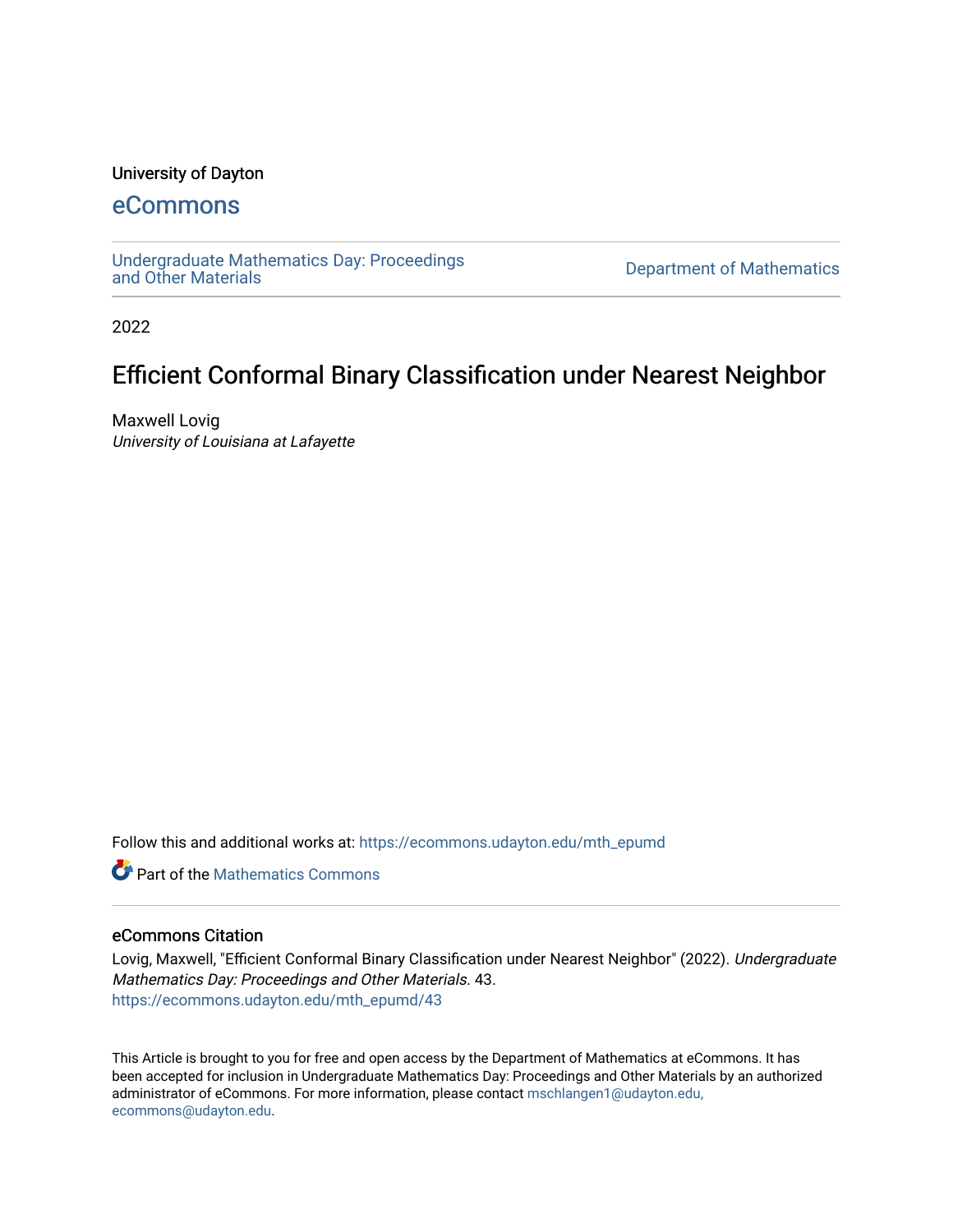## EFFICIENT CONFORMAL BINARY CLASSIFICATION UNDER NEAREST NEIGHBOR

#### MAXWELL LOVIG

#### Communicated by Paul Eloe

Abstract. There are many types of statistical inferences that can be used today: Frequentist, Bayesian, Fiducial, and others. However, Vovk introduced a new version of statistical inference known as Conformal Predictions. Conformal Predictions were designed to reduce the assumptions of standard prediction methods. Instead of assuming all observations are drawn independently and identically distributed, we instead assume exchangeability. Meaning, all N! possible orderings of our N observations are equally likely. This is more applicable to fields such as machine learning where assumptions may not be easily satisfied. In the case of binary classification, Vovk provided the nearest neighbors (NN) measure which is a ratio of in-class versus out-of-class distance. Later on, Papodopolous introduced normalizing constants for NN for the regression case, we extend this work to the classification case. We provide an asymptotic guarantee which shows what is known empirically. The normalization of NN produces smaller confidence sets on average compared to standard NN. A small synthetic simulation is also presented to shown the viability in a non-asymptotic case.

KEYWORDS: Efficiency, conformal predictions, set prediction, asymptotic, confidence sets

MSC (2010): Primary 62G20

#### 1. INTRODUCTION

As we begin to analyze more complex structures, we find ourselves faced with new issues to address. First, we must find methods which can relax statistical assumptions that might not be valid. Second, we must create methods which are easily applicable to complex non-linear models. Shafer and Vovk introduced the conformal prediction framework [5] which addresses these two questions. This framework is designed to reduce the classical assumption that  $Z_1, \cdots, Z_N \stackrel{iid}{\sim} f_Z(z)$  (independently identically distributed). Instead of assuming all observations are drawn iid, Conformal Predictions assumes exchangeability. Meaning, the N! possible orderings of our observations are equally likely. Written formally, with  $\Omega$  as a set of the permutation of our observations,

$$
\forall \omega_1, \omega_2 \in \Omega \quad f_{Z_{\omega_1(1)},\dots, Z_{\omega_1(N)}}(z_{\omega_1(1)},\dots, z_{\omega_1(N)}) = f_{Z_{\omega_2(1)},\dots, Z_{\omega_2(N)}}(z_{\omega_2(1)},\dots, z_{\omega_2(N)}).
$$

Under the assumption our observations have this property, we can implement Conformal Classification Predictions. For classification, this requires a set of labelled observations  $Z = z_1, \dots, z_n =$  $(x_1, y_1), \dots, (x_n, y_n)$ , where  $x_i \in \mathbb{R}^n$  is our observation and  $y_i \in Y$  is its label which is drawn from the set of possible labels Y. We also require a measurable function which takes in a set  $\tilde{Z}$  and single labeled observation  $\tilde{z}$  and returns a score which denotes the "non-conformity" or "oddity" of observation  $\tilde{z}$ . Written formally, when  $\#\tilde{Z} = u$  and  $\#\tilde{z} = v$ 

$$
A: \mathbb{R}^{u \times v} \times \mathbb{R}^v \mapsto \mathbb{R}, \quad A(\tilde{Z}, \tilde{z}) \uparrow \implies \text{ a more non-conformal occurrence of } \tilde{z}.
$$

It is common to compare the non-conformity of a single  $z<sub>i</sub>$  to the other observations in Z, in this case we write  $A(Z \setminus z_i, z_i)$ . When this is done for each  $z_i$  we create a distribution of non-conformity scores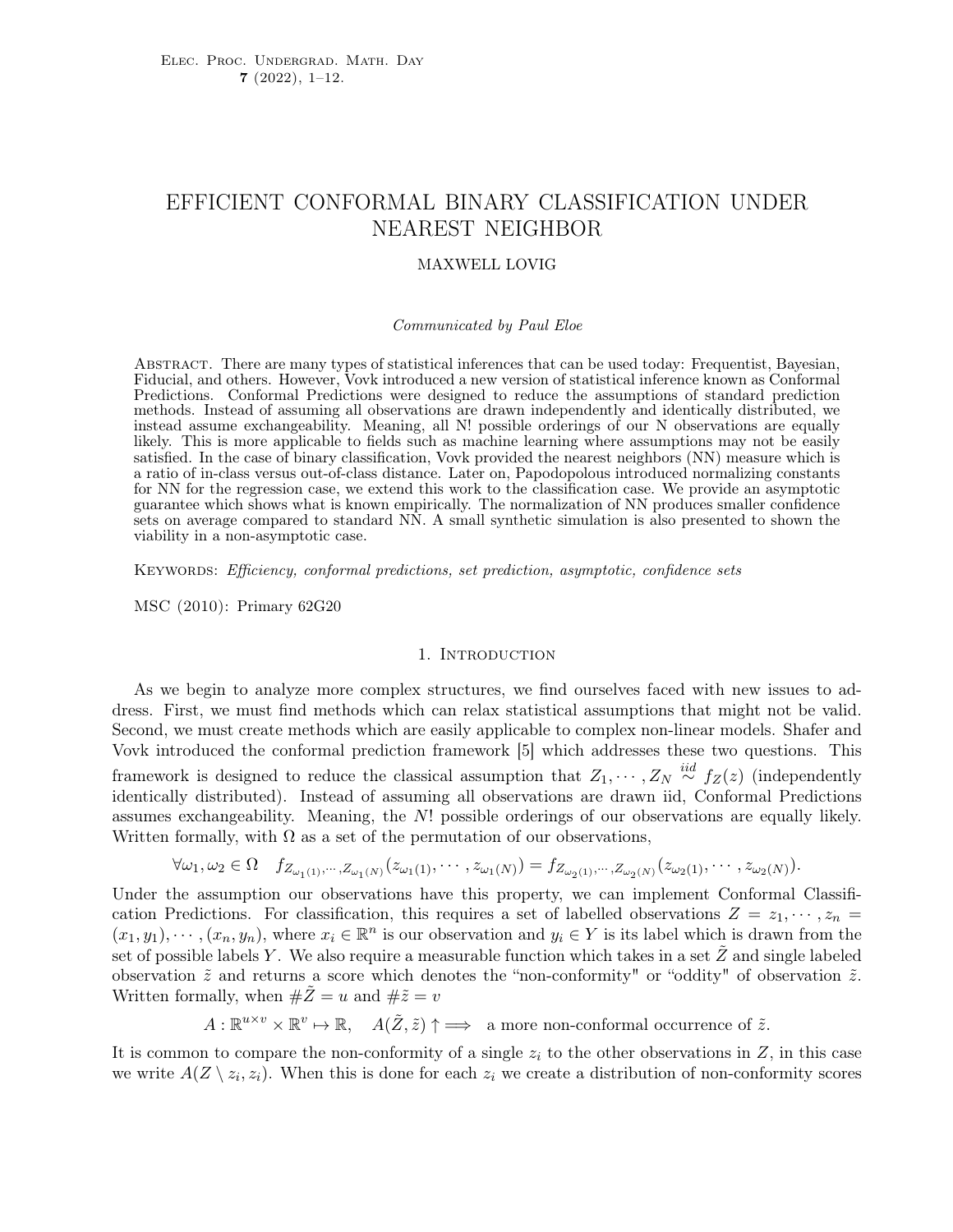which we can compare the score of an observation-label pairing. This comparison can then produce a p-value as a measure of likelihood. With a set of labelled observations  $Z$ , conformal measure  $A$ , possible label set Y, desired level of error  $\varepsilon$  and unlabelled observation  $x_{n+1}$ , we present the Conformal Prediction algorithm to construct prediction set  $\Gamma_{\varepsilon}^A$ .

| <b>Algorithm 1:</b> Conformal Prediction Algorithm                                                 |
|----------------------------------------------------------------------------------------------------|
| <b>Data:</b> $Z = \{z_1, \dots, z_n\} = \{(x_1, y_1), \dots, (x_n, y_n)\}\$                        |
| Result: $\Gamma_{\varepsilon}^A$                                                                   |
| for $z_i \in Z$ do                                                                                 |
| $\alpha_i \leftarrow A(Z \setminus z_i, z_i)$                                                      |
| end                                                                                                |
| for $y_i \in Y$ do                                                                                 |
| $z_{n+1} \leftarrow (x_{n+1}, y_i)$<br>$\alpha_{n+1} \leftarrow A(Z, z_{n+1})$                     |
|                                                                                                    |
| $p_y \leftarrow \frac{\#\{i=1,\dots,n \text{ s.t. } \alpha_i \geq \alpha_{n+1}\}}{n+1}$            |
|                                                                                                    |
| $\quad \text{if} \ \ p_y > \varepsilon \ \text{then} \ \   \ \ \ y_i \in \Gamma_{\varepsilon}^{A}$ |
| end                                                                                                |
| end                                                                                                |

Once the experimenter is given a particular data-set  $Z$  they have only two choices to make for the algorithm. The first is the error rate  $\varepsilon$ , which can be easily decided as  $1 - \varepsilon$  is the desired accuracy of the confidence intervals. The choice for A, however, is not as clear. It is hard to decided a-priori what a good measure of non-conformity is, this is why we rely on the use of simple functions. One such simple function is the nearestneighbor (NN) measure proposed by Vovk [5]. With  $x \in Z_{y_i}$  denoting the set of observations from Z with label  $y_i$ , and norm  $|| \cdot ||$ , we have

(1.1) 
$$
A^{NN}(Z \setminus z, z) = A^{NN}(\tilde{Z}, (x^*, y_i)) = \frac{\min_{x \in \tilde{Z}_{y_i}} ||x - x^*||}{\min_{x \in \tilde{Z}_{\neg y_i}} ||x - x^*||}.
$$

One issue with this measure is that it does not utilize any extra information about if our labels are difficult to predict. In the regression case, Papadopolous discussed the advantages of allotting differing constants  $\sigma$  which regulate how hard a label y is to predict. We extend this work to the classification case by assigning the difficulty to predict the label y as  $\sigma_y$ . As  $\sigma_y$  increases in size the label y is considered easier to predict. This leads to the generic normalized non-conformity function introduced by Papopdopolous [4],

(1.2) 
$$
A^*(Z, z) = A^*(Z, (x^*, y)) = \frac{A(Z, (x^*, y))}{\sigma_y}.
$$

More complexity can be added, such as normalization terms and different criterion to try to minimize our prediction set size with using intuition on our labels. We can even begin to compare the difficultly of predicting given observation x as well, extending our terms to  $\sigma_{x,y}$ . Lim and Belotti gave many empirical measurements for diverse normalization in the regression case. They showed that there is influence on the efficiency of the prediction sets from the choice of normalization on the Ames housing data, but there is no theoretical connection as of yet [3].

One can then ask the question, why not add as much normalization as possible? Can't we just set aside a certain proportion of  $Z$ , say  $\tilde{Z}$ , which we can compare the size of our prediction sets and then simply choose the measure which gives us the smallest average sets. This is a fair idea until one considers the normalization function

(1.3) 
$$
\sigma_{(x,y)}^* = \begin{cases} \infty, & \text{if } (x,y) \in \hat{Z}, \\ 0, & \text{otherwise.} \end{cases}
$$

This would lead all of our prediction sets from  $\hat{Z}$  being with  $\#\Gamma_{\varepsilon}^{A^*} \leq 1$  but all other future predictions will have  $\#\Gamma_{\varepsilon}^{A^*} = \#Y$ . There must be some guidance on how we recommend a normalization method from Conformal Predictions. To do this, we must define what it means for a choice of  $A_1$  to be better than the choice  $A_0$ . This will allow us to give theoretically sound guidance on ways to improve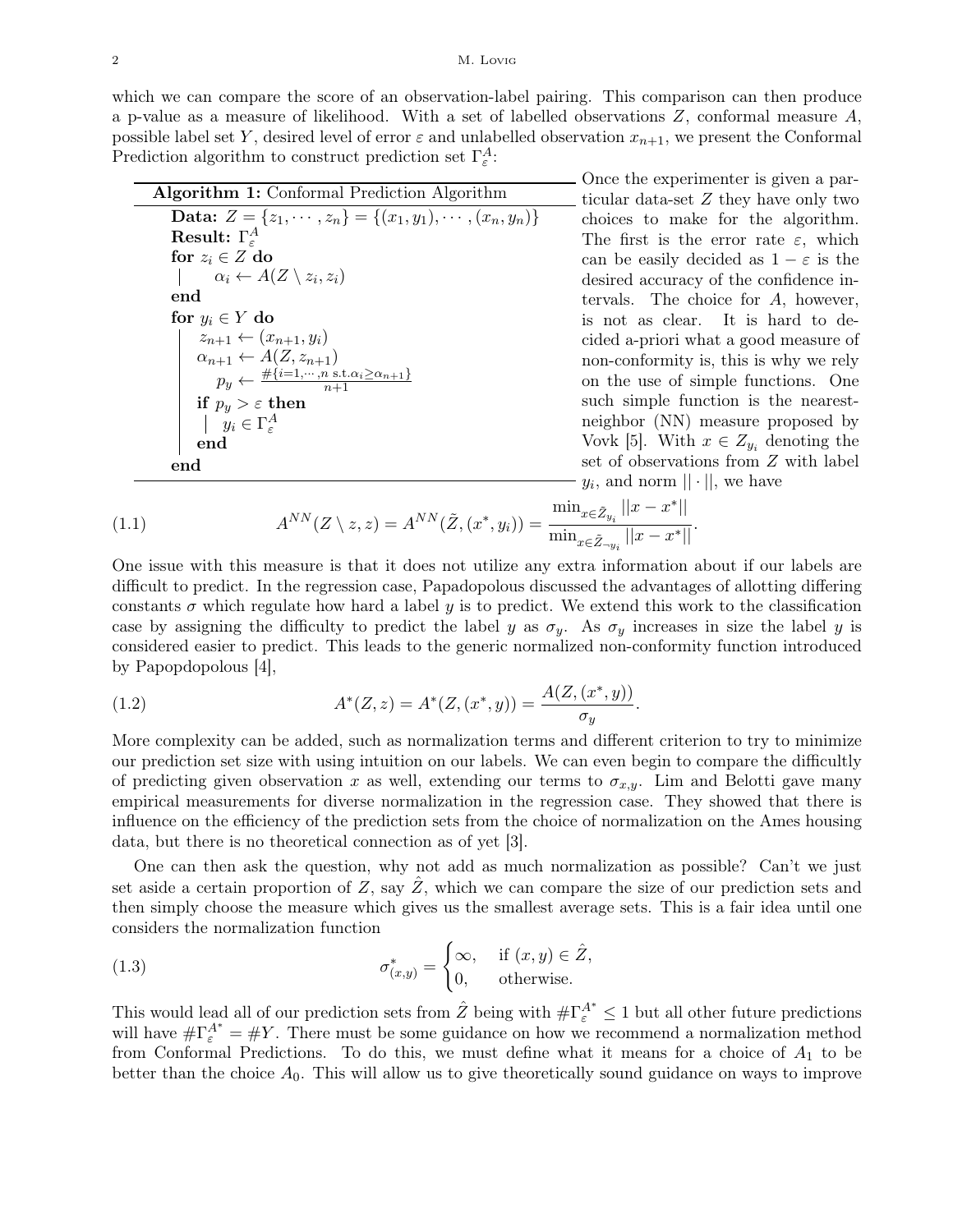non-conformity which is true for a large class of functions. This will prevent intentional over-fitting as irregular choices for normalization will be recognizable and thoroughly investigated at the time of review. As the popularity field of conformal predictions increases is it necessary that we establish criterion for these guarantees.

### 2. Efficient Conformal Predictions For Binary Classification Under Nearest **NEIGHBORS**

#### 2.1. Definitions.

Before these definitions are given one thing should be noted. A non-conformity measure  $A$  is not just a measurable function. We can also have  $A$  be a transformation of a set of random variables, making A itself a random variable.

**DEF:** Let us have  $A(Z, z)$ , where  $Z = Z_1, \dots, Z_n$  random variables, we define  $\overline{A}(z)$  when  $n \to \infty$ 

$$
A_n(Z, z) \stackrel{p}{\to} \overline{A}(z).
$$

For example: Another nonconformity measure proposed by Vovk [5] is the mean distance non-conformity, defined as

(2.1) 
$$
A^{M}(Z, z) = A^{M}(Z, (x^{*}, y_{i})) = \left\| x^{*} - \sum_{x \in Z_{y_{i}}} x \Big/ \# Z_{y_{i}} \right\|
$$

which then has  $\overline{A^M}(z)$ ,<sup>*a*</sup>

(2.2) 
$$
\overline{A^M}(z) = \overline{A^M}(x^*, y_i) = ||x^* - E[x \in Z_{y_i}]||.
$$

<sup> $a$ </sup>This is shown in lemma 1 in the appendix

**DEF:** Let us have two non-conformity functions  $A_0$  and  $A_1$ ,  $A_1$  is asymptotically more efficient (AME) than  $A_0$  if for all  $\varepsilon$ ,  $E[\#\Gamma_{\varepsilon}^{A_1}] \leq E[\#\Gamma_{\varepsilon}^{A_0}]$  and  $\#\Gamma_{\varepsilon}^{A_1} < \#\Gamma_{\varepsilon}^{A_0}$  for some  $\varepsilon$ .

| For example: If $A_1$ has $E[\Gamma_{\varepsilon}^{\overline{A}_1}] = 1 - \varepsilon^2$ and $A_2$ has has $E[\# \Gamma_{\varepsilon}^{\overline{A}_2}] = 1 - \varepsilon$ , then $A_2$ is AME than $A_1$ . |  |  |
|-------------------------------------------------------------------------------------------------------------------------------------------------------------------------------------------------------------|--|--|
|-------------------------------------------------------------------------------------------------------------------------------------------------------------------------------------------------------------|--|--|

The choice of the mean set size is a commonly used metric to evaluate the utility of our sets. There are other measures such as the proportion of singleton sets or considering the variance of set sizes. These complexities were discussed by Johanessen et al. [1]. They have found that the choice of nonconformity measure has a large effect on the utility of prediction sets. Of particular note, different measures of set utility, were optimized by different non-conformity measures. For the average set size to have meaning, we must have a situation where our labels are exclusive (an observation cannot have both labels  $0 \& 1$ ). Krstajic discussed the issues using the mean prediction set size when labels are not exclusive [2].

**DEF:** If  $A_*(Z, z) = \frac{A(Z, z)}{\sigma_*}$  is more efficient than all other  $A = \frac{f(x, y)}{\sigma}$  with  $\overline{A} \neq \overline{A_*}$ , then  $A_*$  is the asymptotically most efficient non-conformity under A (AMEUA).

For our results, in order to avoid approximating (1.3) we restrict our  $\sigma$  to a function of y, making our normalization  $\sigma_y$ .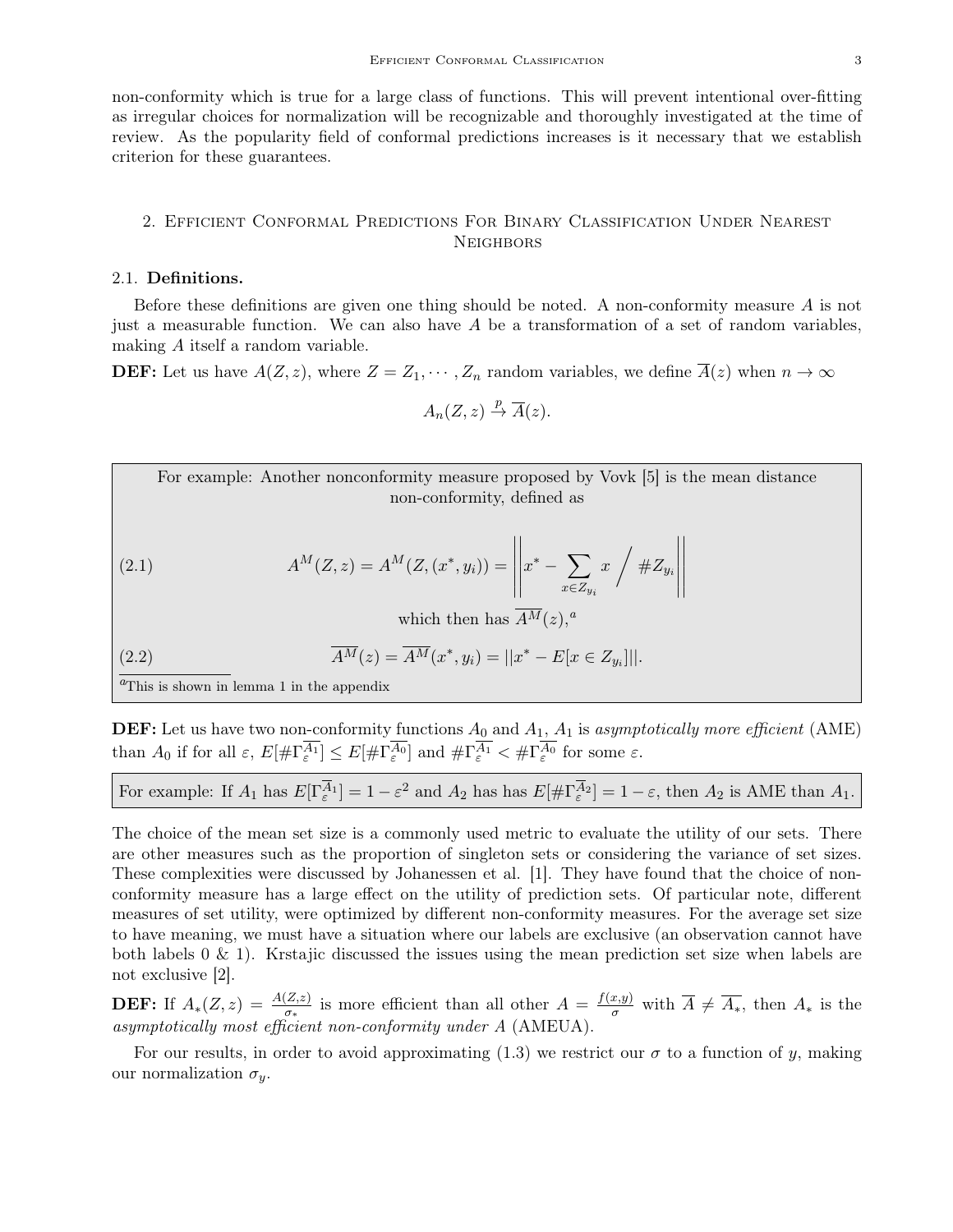### 2.2. Results.

Let us consider  $Z = (X, Y)$  drawn from a bounded space  $S \subset \mathbb{R}^n$ , these vectors can have the corresponding label 0 when  $x \in S_0 \subset S$  and can have label 1 when  $x \in S_1 \subset S$ , with  $S_0, S_1, S_0 \cap S_0$ having a non-empty interior. We define the probability distribution of  $X, Y$  as

(2.3) 
$$
f_Z(z) = f_{X,Y}(x,y) = f_Y(0)f_0(x)I_{x \in S_0} + f_Y(1)f_1(x)I_{x \in S_1},
$$

where  $f_0(x)$  and  $f_1(x)$  can be any bounded probability distribution and  $f_Y(x)$  is defined as

$$
f_Y(y) = \begin{cases} y_0, & \text{if } y = 0, \\ y_1, & \text{if } y = 1. \end{cases}
$$

where  $y_0 > 0$  and  $y_1 > 0$  with  $y_0 + y_1 = 1$ .

We take A from (1.1) and combined with (1.2), letting  $\sigma_y = \frac{1}{5}$  $\frac{1}{\varsigma_y}$ ,  $\forall y, \varsigma > 0$ , we have

(2.4) 
$$
A_*^{NN}(Z, z) = A_*^{NN}(Z, (x^*, y_i)) = \varsigma_y A(Z, (x^*, y_i)) \quad \varsigma_y = \begin{cases} \varsigma_0, & \text{if } y = (1, 0), \\ \varsigma_1, & \text{if } y = (0, 1). \end{cases}
$$

We introduce the following results,

**Theorem 1:** Under (2.3), the normalized non-conformity function  $A_*^{NN}$  is AME than  $A^{NN}$ when  $S_0 \cap S_1 \neq \emptyset$ . If  $S_0$  and  $S_1$  are disjoint then neither functions are AME.

*Proof.* (For notational simplicity,  $A^{NN}$  will be suppressed as A for this proof.)

We see that as the number of draws is infinite for A we have the piecewise function  $\overline{A}: S_0 \cup S_1 \mapsto$  $\{0, 1, \infty\}$ <sup>1</sup>

(2.5) 
$$
\overline{A}: S_0 \cup S_1 \mapsto \{0, 1, \infty\}, \quad \overline{A}(z) = \overline{A}(x, y) = \begin{cases} 0, & \text{if } x \in S_0, x \notin S_1, y = 0, \\ 1, & \text{if } x \in S_0, x \in S_1, \\ 0, & \text{if } x \notin S_0, x \in S_1, y = 1, \\ \infty, & \text{if } x \in S_0, x \notin S_1, y = 1, \\ \infty, & \text{if } x \notin S_0, x \in S_1, y = 0. \end{cases}
$$

We can now calculate the  $p_y$  for each of our possible combinations.

$$
p_y = \begin{cases} 1, & \text{if } x \in S_0, \ x \notin S_1, y = 0, \\ P(x \in S_1 \cap S_0), & \text{if } x \in S_0, \ x \in S_1, \\ 1, & \text{if } x \notin S_0, \ x \in S_1, y = 1, \\ 0, & \text{if } x \in S_0, \ x \notin S_1, y = 1, \\ 0, & \text{if } x \notin S_0, \ x \in S_1, y = 0. \end{cases}
$$

As the function of  $P_y$  is not surjective the interval [0, 1], then there are intervals (or singletons) of  $\varepsilon$ where the expected interval size is unchanged. These intervals are:

$$
\{ [0, P(x \in S_0 \cap S_1)), [P(x \in S_0 \cap S_1), 1), \{1\} \}.
$$

<sup>1</sup>See Lemma 2 in the appendix to show  $A^{NN} \stackrel{p}{\to} 1$  for  $x \in S_0 \cap S_1$ :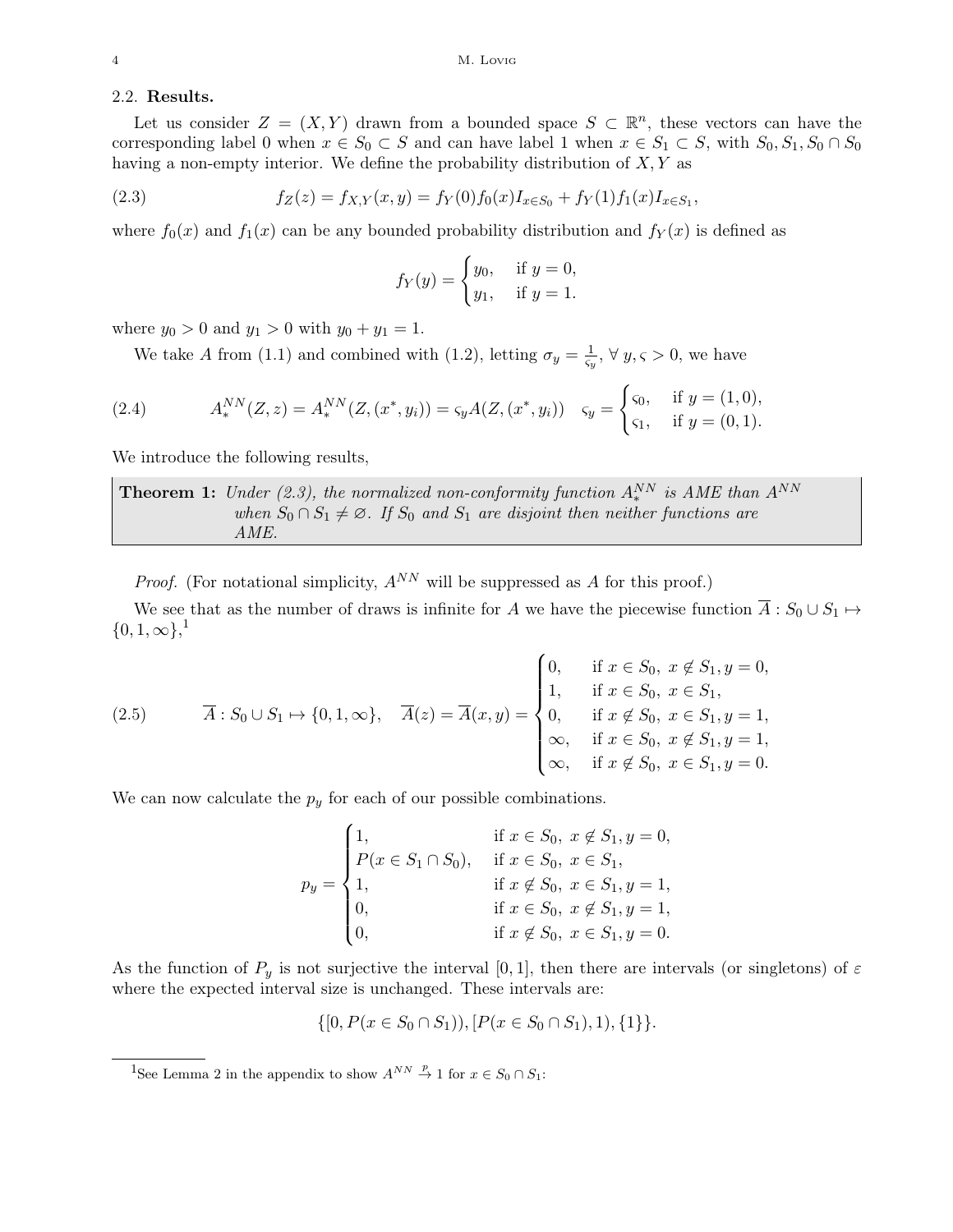Making our expected efficiency our prediction sets,  $\#\Gamma^{A}_{\varepsilon}$  given an error rate  $\varepsilon$  as

(2.6)  
\n
$$
E[\#\Gamma_{\varepsilon}^{\overline{A}}|\varepsilon] = \sum_{x=0}^{2} x \cdot P(\#\Gamma_{\varepsilon}^{\overline{A}} = x|\varepsilon) = P(\#\Gamma_{\varepsilon}^{\overline{A}} = 1|\varepsilon) + 2 \cdot P(\#\Gamma_{\varepsilon}^{\overline{A}} = 2|\varepsilon)
$$
\n
$$
= \begin{cases}\n0, & \text{if } \varepsilon = 1, \\
P(x \in S_0) + P(x \in S_1) - 2P(x \in S_0 \cap S_1), & \text{if } P(x \in S_0 \cap S_1) \le \varepsilon < 1, \\
P(x \in S_0) + P(x \in S_1), & \text{if } \varepsilon < P(x \in S_0 \cap S_1).\n\end{cases}
$$

We can now consider  $A_*$  as seen in (2.4).  $\overline{A}_*$  has form,

$$
(2.7) \qquad \overline{A_*}: S_0 \cup S_1 \mapsto \{0, s_0, s_1, \infty\}, \quad \overline{A}(z) = \overline{A}(x, y) = \begin{cases} 0, & \text{if } x \in S_0, \ x \notin S_1, y = 0, \\ s_0, & \text{if } x \in S_0, \ x \in S_1, y = 0, \\ s_1, & \text{if } x \in S_0, \ x \in S_1, y = 1, \\ 0, & \text{if } x \notin S_0, \ x \in S_1, y = 1, \\ \infty, & \text{if } x \in S_0, \ x \in S_1, y = 1, \\ \infty, & \text{if } x \notin S_0, \ x \in S_1, y = 0. \end{cases}
$$

This leads to 2 different possibilities in the distribution of non-conformity scores, one where  $\varsigma_0 < \varsigma_1$ and another where  $\varsigma_1 < \varsigma_0$ . This makes  $E[\# \Gamma_{\varepsilon}^{A*} | \varepsilon]$  have two separate possibilities, one where  $\varsigma_0 < \varsigma_1$ and another where  $\varsigma_0 > \varsigma_1$ .

When  $\varsigma_0 < \varsigma_1$ , we have

$$
P_y = \begin{cases} 1, & \text{if } x \in S_0, x \notin S_1, y = 0-, \\ P(x \in S_1 \cap S_0), & \text{if } x \in S_0, x \in S_1, y = 0, \\ P(x \in S_1 \cap S_0, y = 1), & \text{if } x \in S_0, x \in S_1, y = 1, \\ 1, & \text{if } x \notin S_0, x \in S_1, y = 1, \\ 0, & \text{if } x \in S_0, x \notin S_1, y = 1, \\ 0, & \text{if } x \notin S_0, x \in S_1, y = 0. \end{cases}
$$

$$
\implies E[\#\Gamma_{\varepsilon}^{\overline{A_*}}|\varepsilon]
$$

(2.8)  
\n
$$
= \begin{cases}\n0, & \text{if } \varepsilon = 1, \\
P(x \in S_0) + P(x \in S_1) - 2P(x \in S_0 \cap S_1), & \text{if } P(x \in S_0 \cap S_1), \leq \varepsilon < 1 \\
1, & \text{if } P(x \in S_0 \cap S_1, y = 0) < \varepsilon < P(x \in S_0 \cap S_1), \\
P(x \in S_0) + P(x \in S_1), & \text{if } \varepsilon < P(x \in S_0 \cap S_1, y = 0).\n\end{cases}
$$

When  $\varsigma_0 > \varsigma_1$ , we have

$$
P_y = \begin{cases} 1, & \text{if } x \in S_0, \ x \notin S_1, y = 0, \\ P(x \in S_1 \cap S_0), & \text{if } x \in S_0, \ x \in S_1, y = 1, \\ P(x \in S_1 \cap S_0, y = 0), & \text{if } x \in S_0, \ x \in S_1, y = 0, \\ 1, & \text{if } x \notin S_0, \ x \in S_1, y = 1, \\ 0, & \text{if } x \in S_0, \ x \notin S_1, y = 1, \\ 0, & \text{if } x \notin S_0, \ x \in S_1, y = 0. \end{cases}
$$

$$
\implies E[\# \Gamma_{\varepsilon}^{\overline{A_{\varepsilon}}} | \varepsilon]
$$

(2.9)  
\n
$$
= \begin{cases}\n0, & \text{if } \varepsilon = 1, \\
P(x \in S_0) + P(x \in S_1) - 2P(x \in S_0 \cap S_1), & \text{if } P(x \in S_0 \cap S_1) \le \varepsilon < 1, \\
1, & \text{if } P(y = 1, x \in S_0 \cap S_1) \le \varepsilon < P(x \in S_0 \cap S_1), \\
P(x \in S_0) + P(x \in S_1), & \text{if } \varepsilon < P(y = 1, x \in S_0 \cap S_1).\n\end{cases}
$$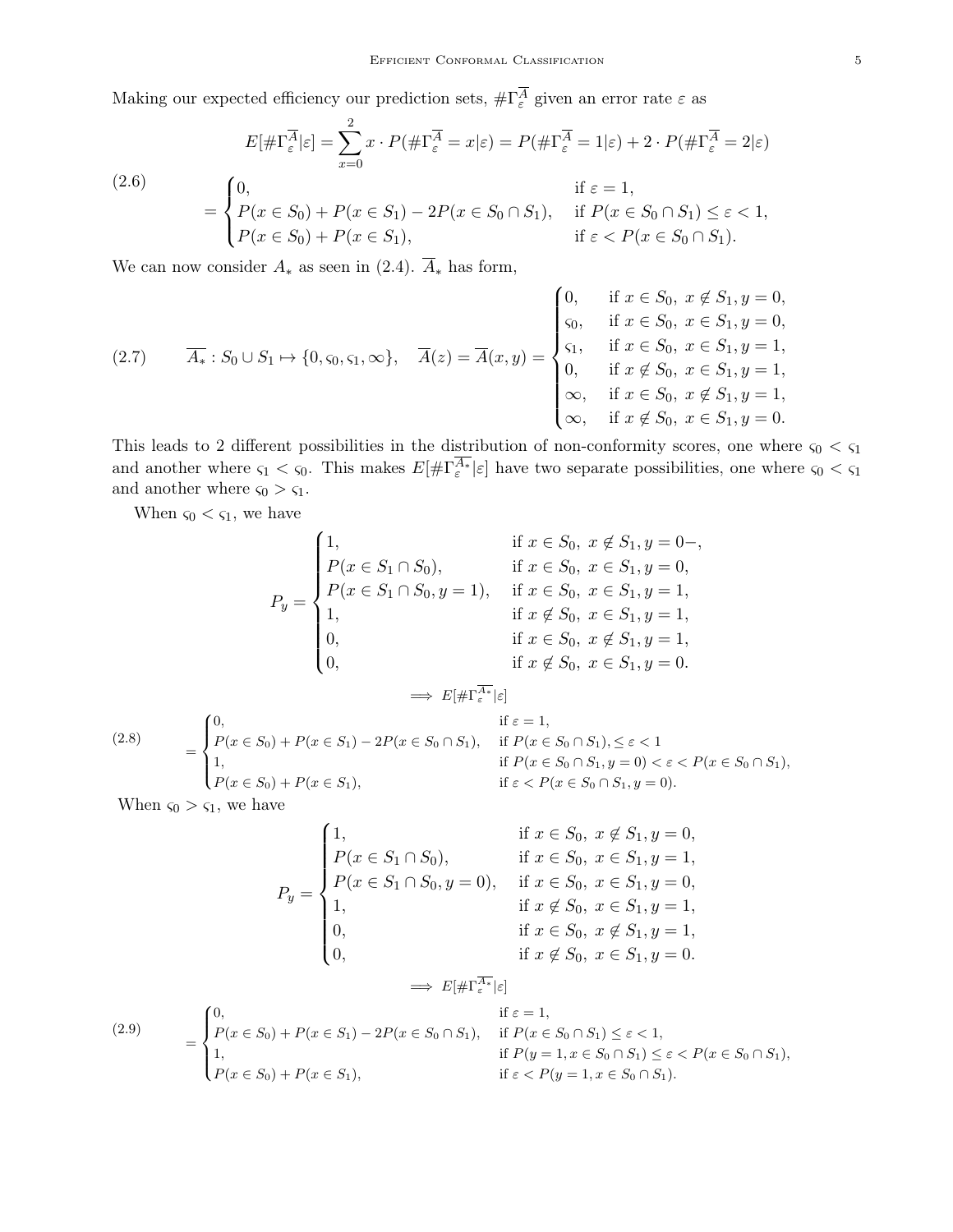If we are willing to estimate how  $P(y = 0, x \in S_0 \cap S_1)$  compares to  $P(y = 1, x \in S_0 \cap S_1)$ , then we can get an even stronger statement. With this estimate we can construct the best normalization constants when we desire to use the nearest neighbor measure.

**Theorem 2:** For bounded binary classification, if we restrict  $\sigma$  to only a function of y,  $(2.10)$  $\zeta^{NN}(Z,z) = \zeta_y A^{NN}(Z,(x^*,y_i)), \quad \zeta(y_i) = \frac{\#Z_{y_i}}{\#YZ}$  $\#\{Z_{y_i} \text{ s.t. } A(Z \setminus z, z) \geq \eta\}$ where  $\eta > 0$ ,  $A_{\varsigma}^{NN}$  is AMEF under  $A^{NN}$ .

Proof.

 $As$ 

$$
A_{\varsigma}^{NN}(Z, z) = \frac{\#Z_{y_i}}{\# \{Z_{y_i} \text{ s.t. } A(Z \setminus z, z) \ge \eta\}} A^{NN}(Z, z)
$$
  
= 
$$
\frac{\#Z_{y_i} \# Z}{\# \{Z_{y_i} \text{ s.t. } A(Z \setminus z, z) \ge \eta\} \# Z} A^{NN}(Z, z)
$$
  
= 
$$
\left(\frac{\#Z_{y_i}}{\# Z}\right) \left(\frac{\# \{Z_{y_i} \text{ s.t. } A(Z, z) \ge \eta\}}{\# Z}\right)^{-1} A^{NN}(Z, z).
$$
  

$$
n \to \infty, \overline{A_{\varsigma}^{NN}}(Z, z) = P(y = y_i)(P(y = y_i, x \in S_0 \cap S_0))^{-1} \overline{A^{NN}}(Z, z)
$$

$$
= \frac{1}{P(y = y_i | x \in S_0 \cap S_1)} \overline{A^{NN}}(Z, z)
$$

=

as such  $\varsigma(y_i) < \varsigma(y_j) \implies P(y = y_i | x \in S_0 \cap S_1) > P(y = y_j | x \in S_0 \cap S_1).$ 

Meaning  $P(\#\Gamma_{\varepsilon}=1|\varepsilon)$  is at a maximum  $\forall \varepsilon$  when

$$
\min\{\varsigma(y_0), \varsigma(y_1)\} < \varepsilon < P(x \in S_0) + P(x \in S_1) - 2 \cdot P(x \in S_0 \cap S_1)
$$

 $\implies A_{\varsigma}^{NN}$  is more efficient then  $A_{*}^{NN}(2.4)$ , when  $A_{\varsigma}^{NN}$  has the reversed inequality

(i.e. when  $A_{\varsigma}^{NN} \neq A_{*}^{NN}$ )

 $\implies A_{\varsigma}^M$  is the most efficient under (1.1).

The choice of  $\eta$  in (2.10) is still left to the experimenters discretion. This is due to any  $\eta > 0$ , as the sample size approaches infinity, will discern the observations which belong in  $S_0 \cap S_1$ . However a good choice of  $\eta$  is not exactly obvious outside of the asymptotic case. A canonical choice is 1 but for smaller sample sizes the choice of  $\eta$  is unclear. As  $\eta$  gets smaller, we are adding more observations which we classify as belonging to  $S_0 \cap S_1$ . As  $\eta$  gets larger, we are removing observations which we classify as belonging to  $S_0 \cap S_1$ . In future work it would be helpful to see how the choice of  $\eta$  changes the efficiency of prediction sets, this can be done in numerical simulations of some varied probability distributions satisfying (2.3).

 $\blacksquare$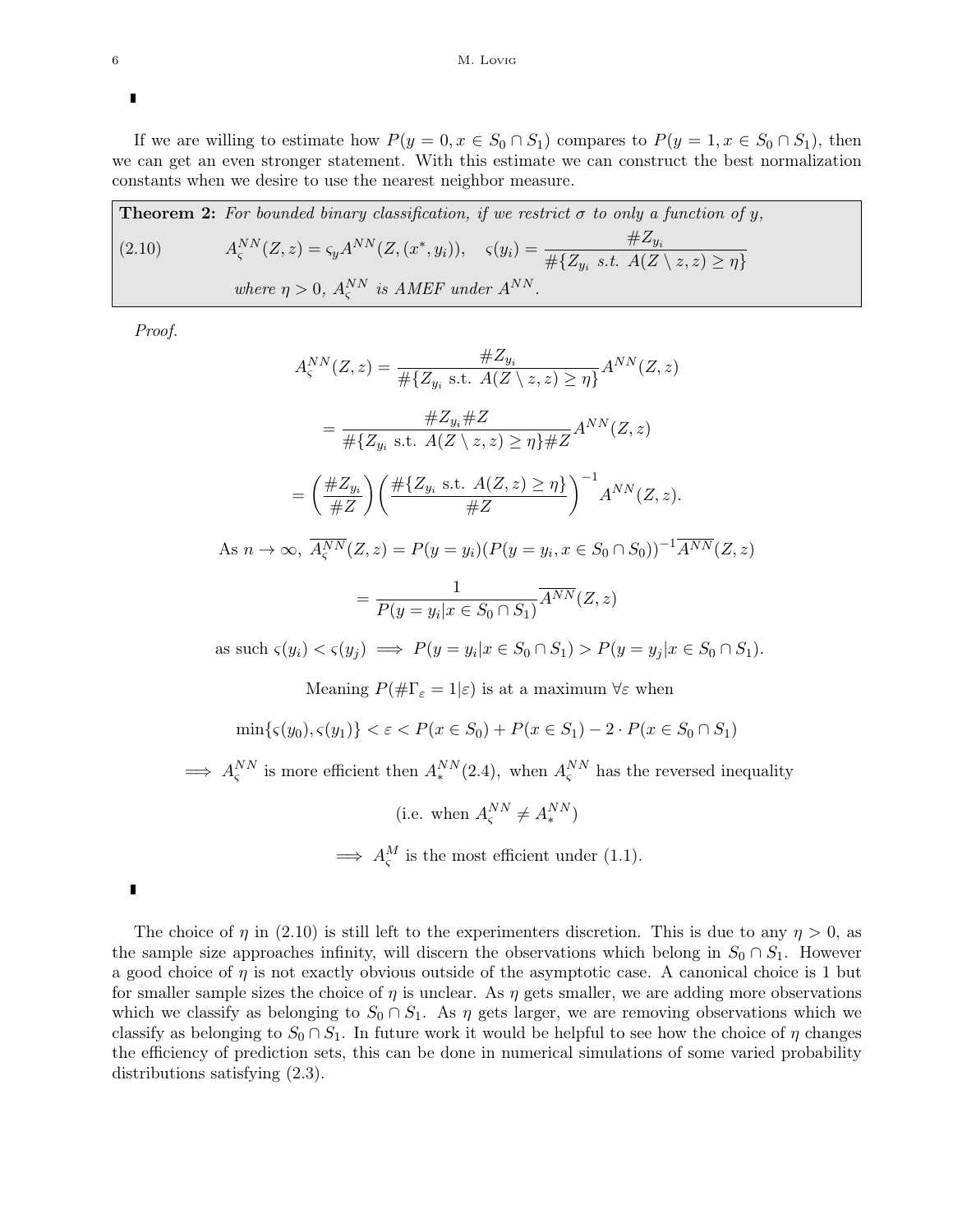#### 3. Practical Obstacles and Synthetic Simulations

#### 3.1. Choice of Distance Function.

Asymptotically, we defined a generic || · || for our results. In computation, however, we do have to make this choice and it will effect the sample size for which we can invoke asymptotic results. Previous work has been done to bridge the nearest neighbors to a more computationally stable method, an example of this is k-nearest neighbors [4]. We propose a slightly different approach, by discretizing  $|| \cdot - \circ ||$  in (1.1) to semi-metric  $d(\cdot, \circ)$ , we can create a more stable non-asymptotic nearest neighbor type function. With  $\kappa > 0$  and  $\delta \gtrsim 0$  we have

$$
d(\cdot, \circ) = \begin{cases} 0, & \text{if } || \cdot - \circ || = 0, \\ \delta, & \text{if } 0 < || \cdot - \circ || \leq \kappa, \\ 1, & \text{if } || \cdot - \circ || > \kappa. \end{cases}
$$

The choice of  $\kappa$  is a hyper-parameter and should be experimented with to see which values lead to optimal results. It is used as a cutoff for which points within a  $\kappa$  distance are considered close together and which points outside a  $\kappa$  distance are considered far apart. As the number of data-points increases, we can be more sure if two points are close given the context of the data and we can adjust  $\kappa$  accordingly. This is a similar struggle to the choice of  $\eta$  seen in section 2. Note that asymptotically d will result in the same nonconformity values as those produced in  $\|\cdot\|$  when using the nearest neighbor method if we allow  $\kappa \to 0$  as  $n \to \infty$ .

#### 3.2. Synthetic Simulation.

To illustrate how these methods would be implemented in practice we present the following simulation. With U referring to a uniform distribution, we generate observations from a distribution  $(2.3)$ according to the following parameters

$$
S_0 = [0, 125], S_1 = [75, 200], f_Y(0) = .7, f_Y(1) = .3, f_X(0) = U(S_0), f_X(1) = U(S_1).
$$

Unbeknownst to the experimenter, there is a higher likelihood an observation which falls in the interval [75,125] will have true response 0. This imbalance implies there should be a benefit to normalizing based on our conditioned response. We will now describe a simulation performed in the programming language Julia. We initialize our parameters and generate our synthetic data. The code's prefix and functions used below can be found in the appendix.

```
a0, b0 = 0, 125
a1, b1 = 75, 200
n, p = 1000, .7\zeta 0, \zeta 1 = 2, 4\kappa = 1Data = SyntheticData(a0, b0, a1, b1, p, n)
```
We then calculate the values of A and A<sup>∗</sup> with  $\|\cdot\|_A = \|\cdot\|_1$  and generating  $\|\cdot\|_B$  as described in section 3.1

```
A = NNorm(Data[1], Data[2], 1, 1, \kappa)AN = NNorm(Data[1], Data[2], \varsigma0, \varsigma1, \kappa)
histogram(A)
histogram(AN)
```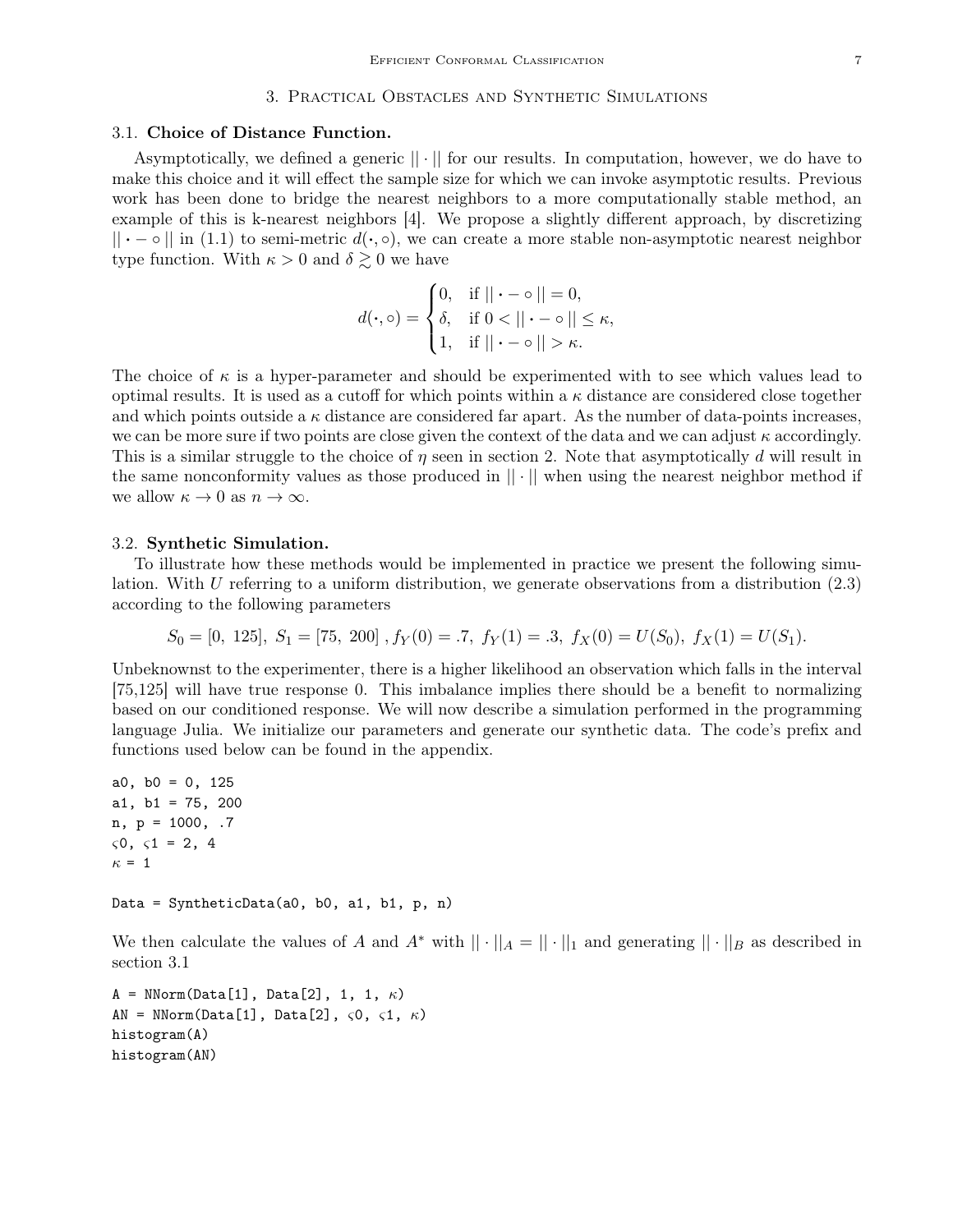This generates two plots. On the left, we have the histogram of the standard non-conformity scores (blue). On the right, we have the histogram for the normalized non-conformity scores (red). These fit our asymptotic expectations quite well.



Figure 1. The histograms of our simulated non-conformity scores for un-normalized (left, blue) and normalized(right, red)

We can now begin to test the efficiency of these non-conformity scores by using a Monte-Carlo simulation to estimate the expected size of our prediction sets. We generate another 10000 test observations from our distribution. Then, calculate the p-value of these testing observations in both the un-normalized and normalized setting for response 0 versus response 1.

```
Test = vcat(SyntheticData(a0, b0, a1, b1, p, 10000)...)P0, P1, PN0, PN1 = [], [], [], []
for x in ProgressBar(Test)
   M = FindPVal(x, Data[1], Data[2], A, 1, 1, \kappa)MN = FindPVal(x, Data[1], Data[2], AN, \zeta0, \zeta1, \kappa)push!(P1, M[2])
   push!(P0, M[1])
   push!(PN1, MN[2])
   push!(PN0, MN[1])
end
```
By comparing these p-values to a range of  $\varepsilon$  values, we can then begin to see if our simulation confirms our asymptotic results. Does normalization aid in improving the efficiency of prediction set sizes? We choose  $\varepsilon$  in steps of size .001 from the range [0, .5].

```
Eff, EffN = [], []for \epsilon in range(-.0001, .5, step = .001)
    Predict1 = A1 .> \epsilonPredict0 = A0 .> \epsilonpush!(Eff, mean(Predict0 .+ Predict1))
    PredictN1 = AN1 \rightarrow \epsilonPredictNO = ANO \rightarrow \epsilonpush!(EffN, mean(PredictN0 .+ PredictN1))
```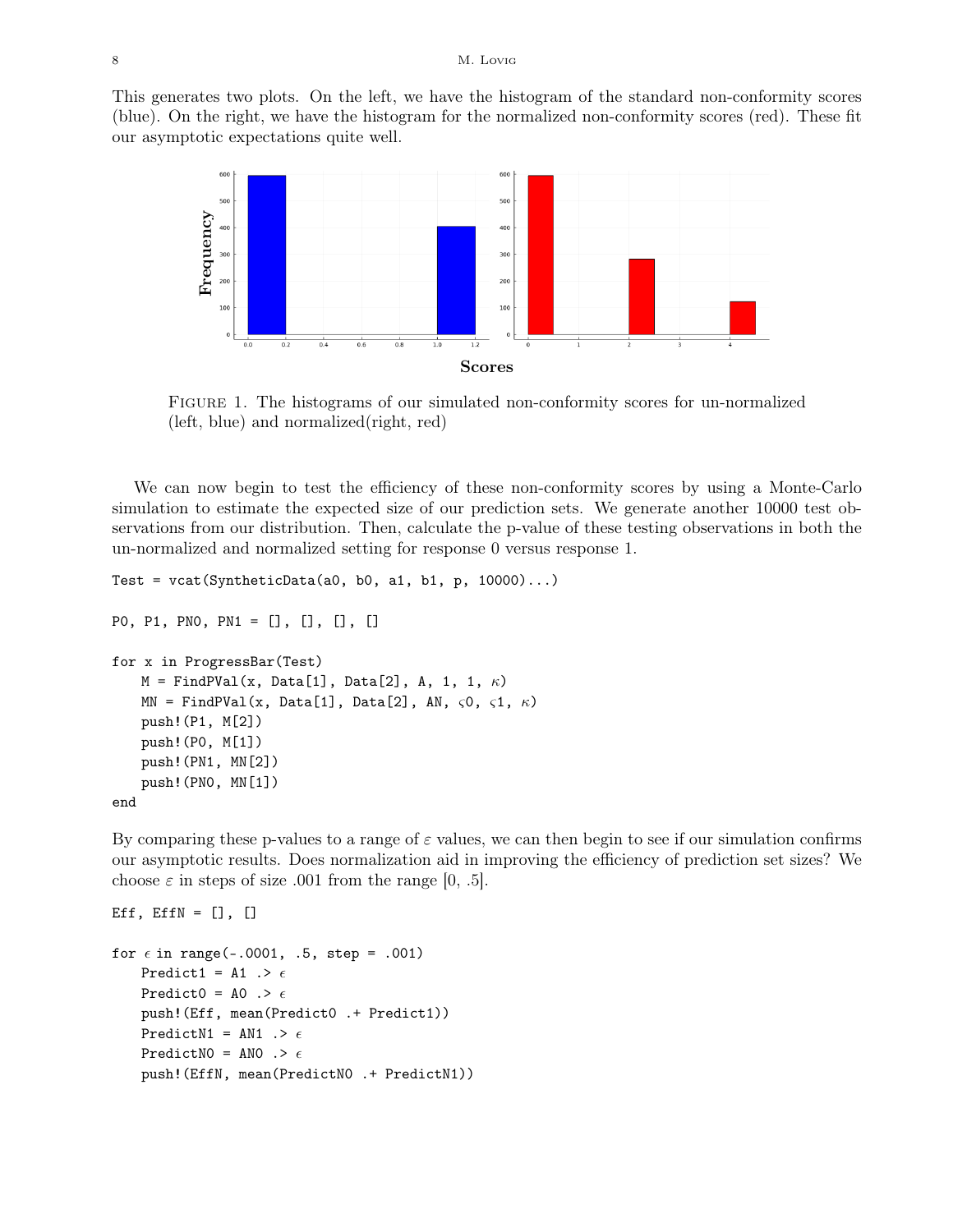## plot(Eff) plot!(EffN)

This will produce a plot with functions of  $\varepsilon$  vs average set size for the un-normalized case (solid blue) and the normalized case (dotted red). Whichever line is lower will be the one with better set efficiency. Our theory dictates that the normalized case will be  $AME$ , meaning there should exist some area where the red line is below the blue line. Our simulations show this holds true.



FIGURE 2. Average set sizes given a  $\varepsilon$  for un-normalized (solid blue) versus normalized (dotted red)

We can also reverse the normalization constants (swapping  $\varsigma_0$  and  $\varsigma_1$ ) and repeat this experiment to get the normalization in the opposite manner. Although it is less efficient than the correct orientation of the normalization constants, it is still superior to the un-normalized non-conformity. The histogram of scores for the reversed constants and the comparison to previous efficiencies (with reversed constants as dashed green) are seen below. This confirms the theoretical result stating that any amount of normalization will improve efficiency. This is independent of the assignment of the normalization constants.



Figure 3. Histogram of reversed normalized non-conformity scores (left), Average set sizes given a  $\varepsilon$  for un-normalized (solid blue) vs normalized (dotted red) vs reversed normalized (dashed green)(right)

end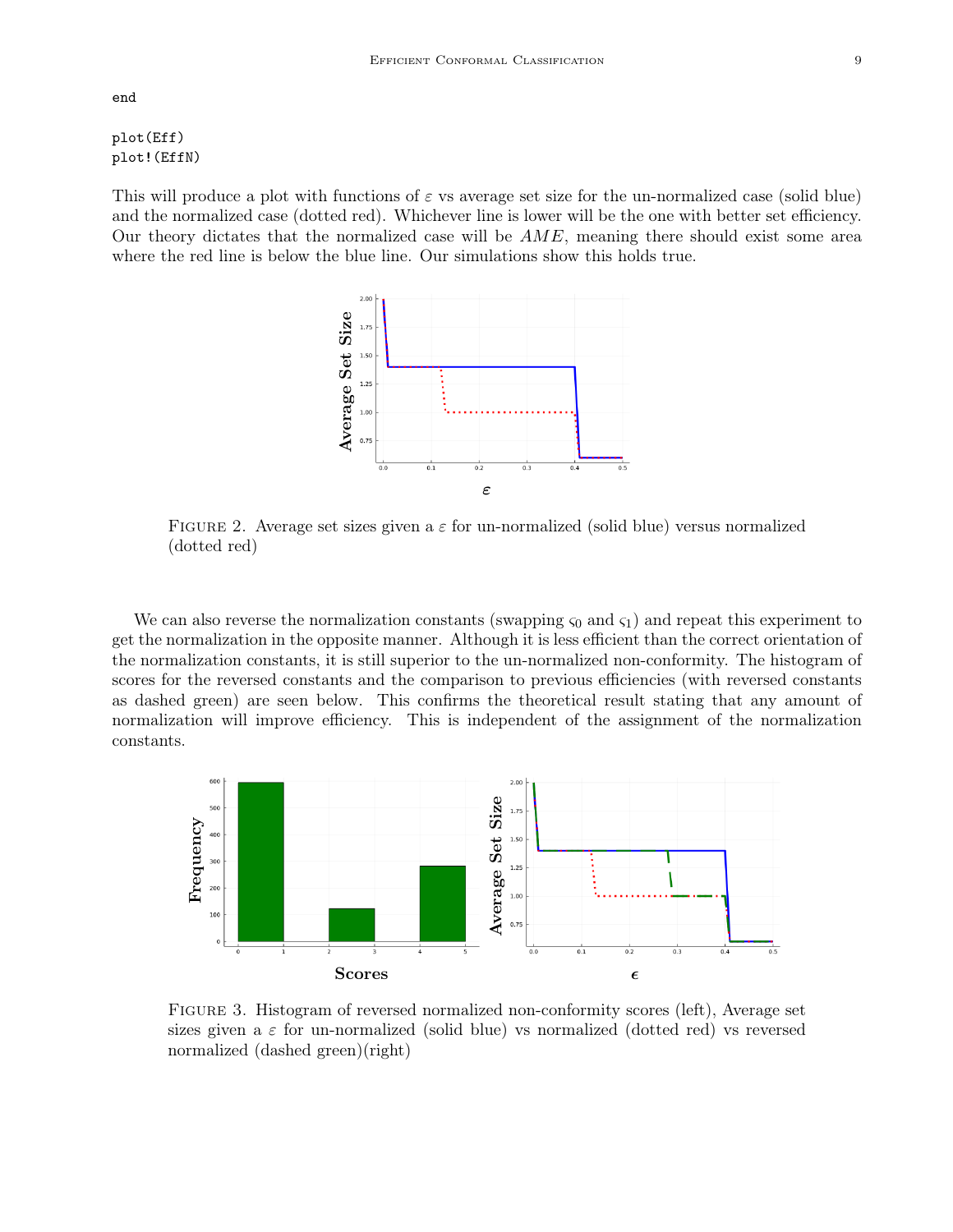#### 10 M. Lovig

#### 4. Conclusion

Conformal predictions are a double-edged sword. On one hand they offer a reduced level of assumptions and can provide very convenient prediction sets for classification problems. On the other hand they are ripe for unneeded complications and over-fitting which can create falsified results in research. As such, there is a need for guarantees for better performing non-conformity measures under a broad class of probability functions. This paper created such a guarantee. Under the well known nearest neighbor non-conformity measure [5], we showed asymptotically, normalization proposed by Papodopolus [4] produces better prediction sets. Further research needs to explore comparing the nearest neighbor measure (2.5) to the mean measure (2.1). It is postulated that this is due to the connected-ness and variance of the distribution. As well as showing if the relaxation or constriction of  $\eta$  in (2.10) has an effect on the efficiency of prediction sets with small n. Initial simulations show with a good choice in  $|| \cdot ||$  that the asymptotic theory is viable to be applied in non-asymptotic cases but more work needs to be done.

#### Acknowledgements

I would like to thank Claire Vincent for helping the proof writing process and providing some subtle changes to improve the quality of this paper.

#### **REFERENCES**

- [1] Ulf Johansson et al. "Model-agnostic nonconformity functions for conformal classification". In:  $2017$  International Joint Conference on Neural Networks (IJCNN). 2017, pp. 2072–2079. DOI: 10.1109/IJCNN.2017.7966105.
- [2] Damjan Krstajic. "Critical Assessment of Conformal Prediction Methods Applied in Binary Classification Settings". In: Journal of Chemical Information and Modeling 61.10 (Sept. 2021), pp. 4823– 4826. ISSN: 1549-960X. DOI: 10.1021/acs.jcim.1c00549.
- [3] Zhe Lim and Anthony Bellotti. "Normalized nonconformity measures for automated valuation models". In: Expert Systems with Applications 180 (2021), p. 115165. ISSN: 0957-4174. DOI: https: //doi.org/10.1016/j.eswa.2021.115165.
- [4] Harris Papadopoulos, Vladimir Vovk, and Alex Gammerman. "Regression Conformal Prediction with Nearest Neighbours". In: *J. Artif. Int. Res.* 40.1 (Jan. 2011), pp. 815–840. ISSN: 1076-9757.
- [5] Glenn Shafer and Vladimir Vovk. A tutorial on conformal prediction. 2007. arXiv: 0706 . 3188 [cs.LG].

#### 5. Appendix

Lemma 1:  $A^M(Z, z) \stackrel{p}{\rightarrow} \overline{A^M}(z)$ 

*Proof.* A sufficient condition is that  $\sum_{x \in Z_{y_i}} x \neq Z_{y_i} \stackrel{p}{\to} E[x \in Z_{y_i}]$ , the weak law of large numbers affirms this.

## **Lemma 2:** For  $x \in S_0 \cap S_1$ ,  $A^{NN}(Z,(x,y)) \stackrel{p}{\rightarrow} 1$

Proof. Let  $\varepsilon > 0$ 

 $\blacksquare$ 

 $S_0 \cap S_1$  has no isolation points, thus we can define an  $\varepsilon$ -ball around any point in this set and have non-empty intersection with  $S_0 \cap S_1$ 

As 
$$
f(x, y) > 0
$$
 for  $x \in S_0 \cap S_1$ ,  $y = \{0, 1\}$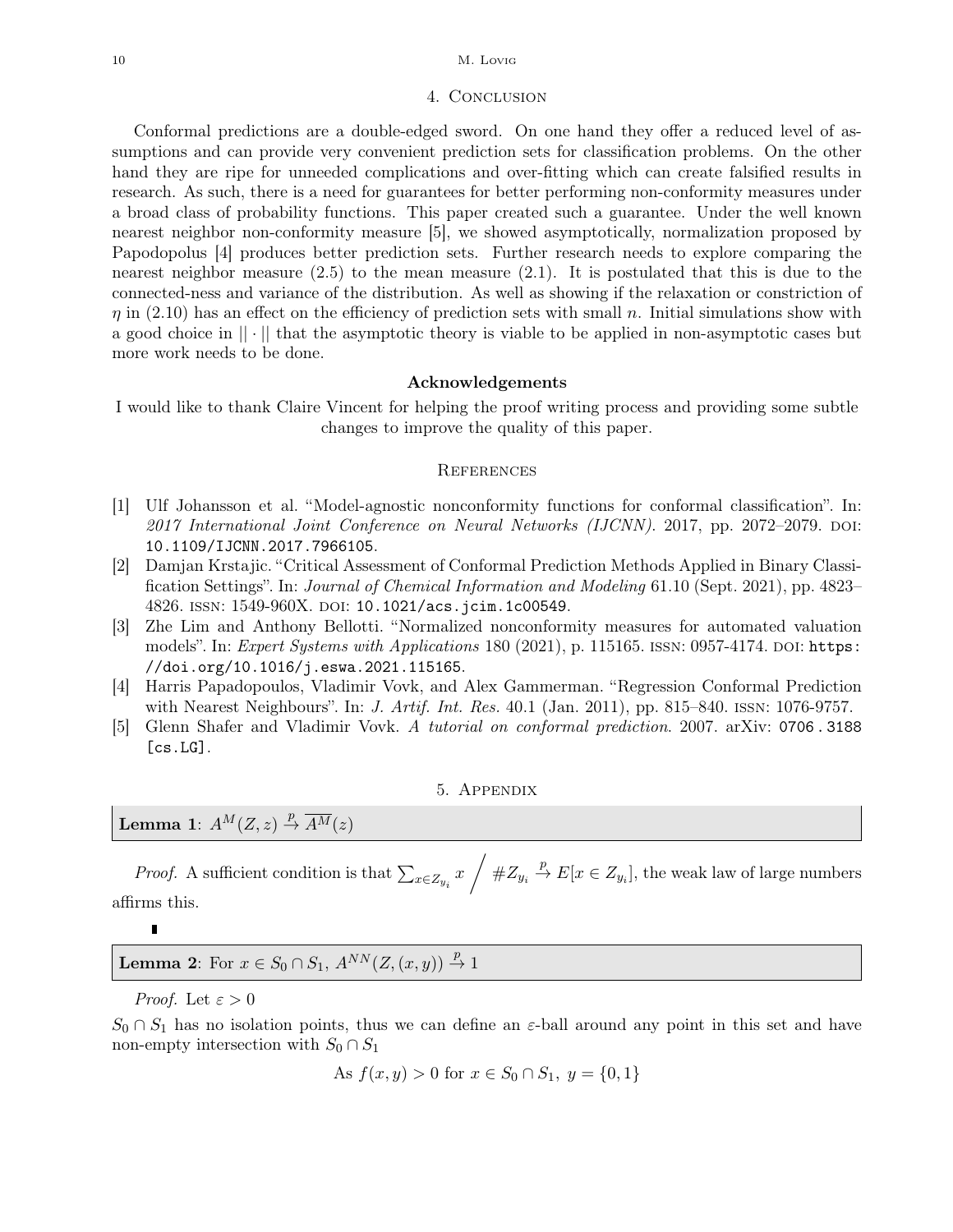REFERENCES 11

$$
\implies \mathbb{F}_i = \int_{x_0 \times y} f(x_0, y) > 0 \text{ for } x_0 \in \varepsilon\text{-ball} \cap S_0 \cap S_1, \ y = i
$$
\n
$$
\implies 1 - \mathbb{F}_i < 1 \text{ for } x_0 \in \varepsilon\text{-ball} \cap S_0 \cap S_1, \ i = 0 \text{ or } 1
$$

We can then define  $1 - \mathbb{F}_0 < \phi_0 < 1$  &  $1 - \mathbb{F}_1 < \phi_1 < 1$ 

$$
\implies 0 \le P(|A^{NN}(Z,(x,y))-1| > \varepsilon) < \max\{\phi_0^{n-1}, \phi_1^{n-1}\}\
$$

This is because  $|A^{NN}(Z,(x,y))-1| > \varepsilon$  when there is a single observation within an epsilon and all others outside it. As  $\lim_{n\to\infty}\phi_0^n=0$  and  $\lim_{n\to\infty}\phi_1^n=0$  then  $\lim_{n\to\infty}\max\{\phi_0^n,\phi_1^n\}=0$ , we invoke the squeeze theorem to have

$$
\lim_{n \to \infty} P(|A^{NN}(Z,(x,y)) - 1| > \varepsilon) = 0 \implies A^{NN} \overset{p}{\to} 1
$$

#### Code Prefix and Functions

```
using Plots
using Distributions
using Random
using ProgressBars
using Base.Sort
global \delta = .0001
function SyntheticData(a0, b0, a1, b1, p, n)
    D = Binomial(n, p)D0 = Uniform(a0, b0)D1 = Uniform(a1, b1)n0 = rand(D)n1 = n - n0
    X0 = \text{rand}(D0, n0)X1 = rand(D1, n1)return X0, X1
end
function NNorm(X0, X1, \varsigma0, \varsigma1, \kappa)
    A = []for x in ProgressBar(X0)
        push!(A, \varsigma0 * ((partialsort(abs.(X0 .- x), 2) > \kappa) + \delta)/((minimum(abs.(X1 .- x)) > \kappa) + \delta)
    end
    for x in ProgressBar(X1)
        push!(A, \zeta1 * ((partialsort(abs.(X1 .- x), 2) > \kappa) + \delta)/((minimum(abs.(X0 .- x)) > \kappa) + \delta))
    end
    return A
end
function FindPVal(x, X0, X1, A, \varsigma0, \varsigma1, \kappa)
    \alpha1 = \varsigma1 * ((minimum(abs.(X1 .- x)) > \kappa) + \delta) / ((minimum(abs.(X0 .- x)) > \kappa) + \delta)
    \alpha0 = \varsigma0 * ((minimum(abs.(X0 .- x)) > \kappa) + δ) / ((minimum(abs.(X1 .- x)) > \kappa) + δ)
```